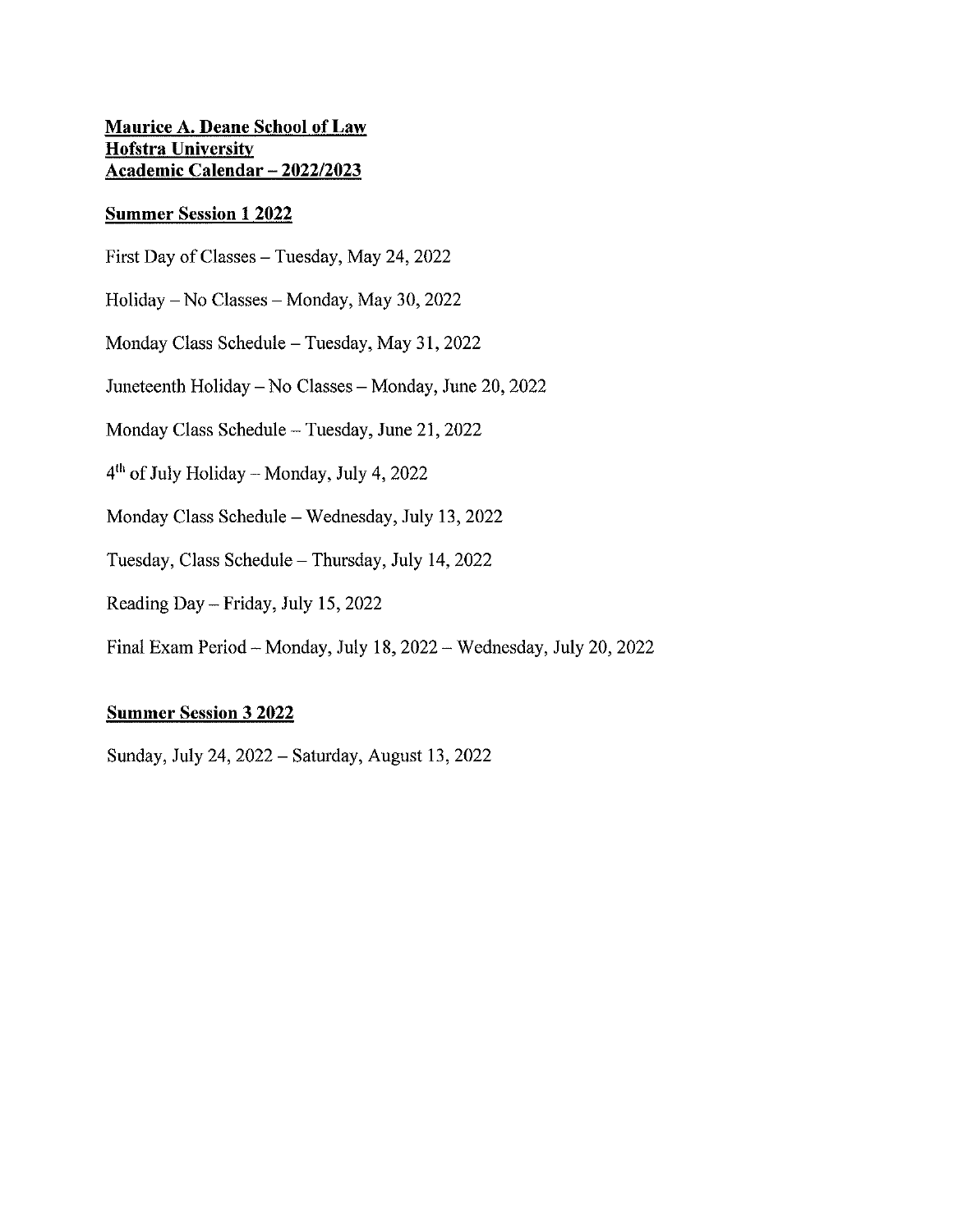### **Fall 2022**

Orientation-Monday, August 15, 2022-Friday, August 19, 2022

First Day of Classes - Monday, August 22, 2022

Labor Day Holiday - No Classes - Monday, September 5, 2022

Monday Class Schedule - Tuesday, September 6, 2022

Rosh Hashanah Holiday - No Classes - Monday, September 26, 2022

Yorn Kippur Holiday- No Classes- Wednesday, October 5, 2022

Thanksgiving Holiday - No Classes - Thursday, November 24, 2022 and Friday, November 25, 2022

Last Day of Classes - Friday, December 2, 2022

Reading Days - Monday, December 5, 2022 and Tuesday, December 6, 2022

Final Exam Period- Wednesday, December 7, 2022 - Tuesday, December 20, 2022

Commencement - TBA